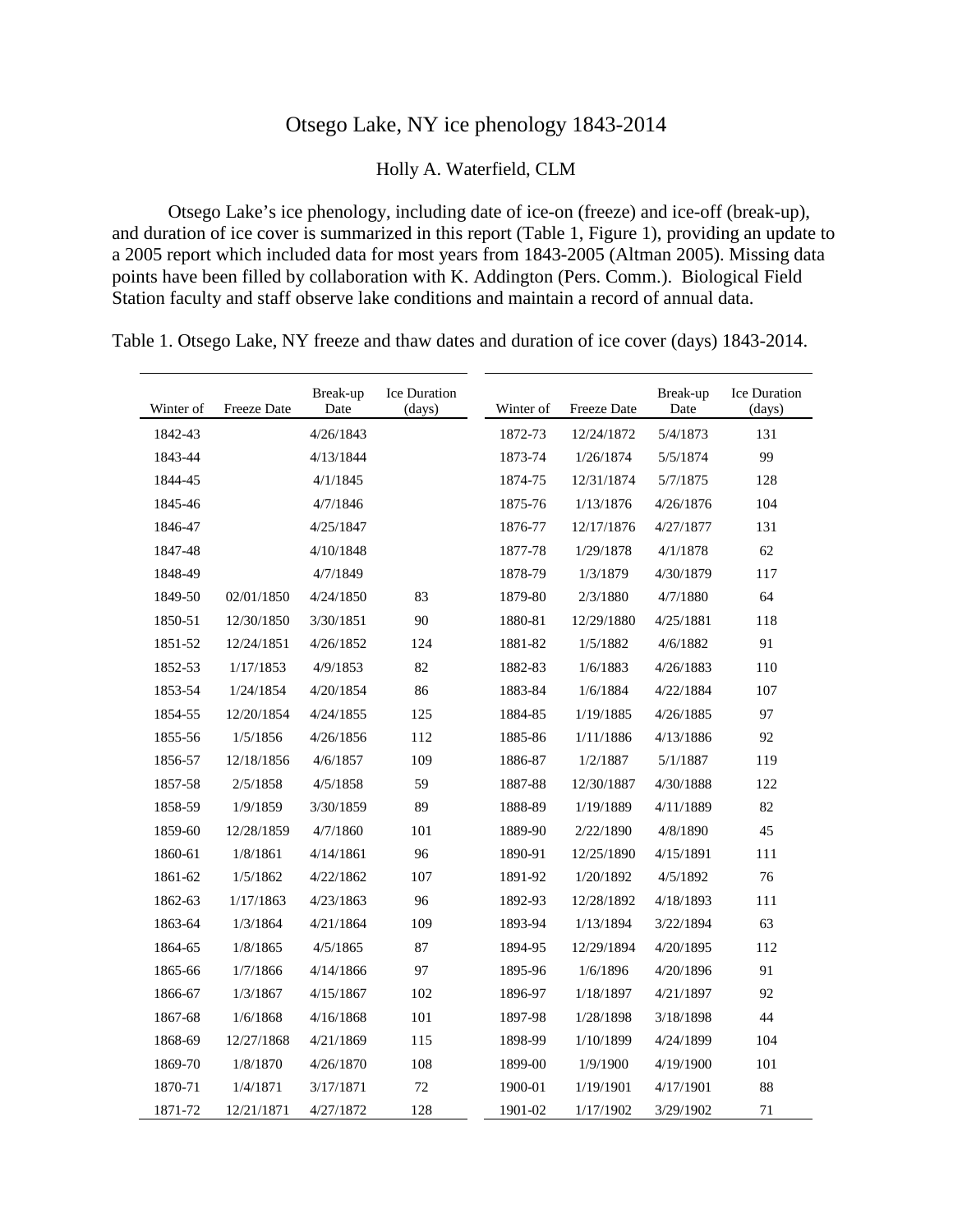Table 1. Cont'd.

| Winter of | Freeze<br>Date | Break-up<br>Date | Ice<br>Duration<br>(days) | Winter of | Freeze<br>Date | Break-up<br>Date | Ice<br>Duration<br>(days) |
|-----------|----------------|------------------|---------------------------|-----------|----------------|------------------|---------------------------|
| 1902-03   | 1/19/1903      | 3/17/1903        | 57                        | 1942-43   | 12/20/1942     | 4/12/1943        | 113                       |
| 1903-04   | 12/29/1903     | 4/24/1904        | 117                       | 1943-44   | 12/24/1943     | 4/20/1944        | 118                       |
| 1904-05   | 1/23/1905      | 4/19/1905        | 86                        | 1944-45   | 12/28/1944     | 3/26/1945        | 88                        |
| 1905-06   | 2/3/1906       | 4/14/1906        | 70                        | 1945-46   | 1/20/1946      | 3/24/1946        | 63                        |
| 1906-07   | 12/26/1906     | 4/4/1907         | 99                        | 1946-47   | 2/8/1947       | 4/11/1947        | 62                        |
| 1907-08   | 1/12/1908      | 4/8/1908         | 87                        | 1947-48   | 1/5/1948       | 3/27/1948        | 82                        |
| 1908-09   | 1/8/1909       | 4/9/1909         | 91                        | 1948-49   | 2/6/1949       | 3/26/1949        | 48                        |
| 1909-10   | 12/30/1909     | 3/28/1910        | 88                        | 1949-50   | 2/8/1950       | 4/17/1950        | 68                        |
| 1910-11   | 1/4/1911       | 4/23/1911        | 109                       | 1950-51   | 1/28/1951      | 4/9/1951         | 71                        |
| 1911-12   | 1/7/1912       | 4/19/1912        | 103                       | 1951-52   | 1/8/1952       | 4/10/1952        | 93                        |
| 1912-13   | 2/18/1913      | 3/21/1913        | 31                        | 1952-53   | 2/2/1953       | 3/23/1953        | 49                        |
| 1913-14   | 1/14/1914      | 4/19/1914        | 95                        | 1953-54   | 1/14/1954      | 3/9/1954         | 54                        |
| 1914-15   | 12/26/1914     | 4/19/1915        | 114                       | 1954-55   | 1/21/1955      | 4/11/1955        | 80                        |
| 1915-16   | 1/8/1916       | 4/17/1916        | 100                       | 1955-56   | 12/23/1955     | 4/8/1956         | 107                       |
| 1916-17   | 2/12/1917      | 4/18/1917        | 65                        | 1956-57   | 1/11/1957      | 4/16/1957        | 95                        |
| 1917-18   | 12/13/1917     | 4/14/1918        | 122                       | 1957-58   | 2/1/1958       | 4/18/1958        | 76                        |
| 1918-19   | 2/8/1919       | 3/28/1919        | 48                        | 1958-59   | 12/29/1958     | 4/18/1959        | 110                       |
| 1919-20   | 12/18/1919     | 4/17/1920        | 121                       | 1959-60   | 1/12/1960      | 4/17/1960        | 96                        |
| 1920-21   | 1/18/1921      | 3/19/1921        | 60                        | 1960-61   | 1/3/1961       | 4/26/1961        | 113                       |
| 1921-22   | 1/3/1922       | 4/11/1922        | 98                        | 1961-62   | 1/18/1962      | 4/18/1962        | 90                        |
| 1922-23   | 1/6/1923       | 4/11/1923        | 95                        | 1962-63   | 1/16/1963      | 4/17/1963        | 91                        |
| 1923-24   | 1/24/1924      | 4/17/1924        | 84                        | 1963-64   | 1/12/1964      | 4/15/1964        | 94                        |
| 1924-25   | 12/28/1924     | 3/27/1925        | 89                        | 1964-65   | 1/15/1965      | 4/25/1965        | 100                       |
| 1925-26   | 1/13/1926      | 4/23/1926        | 100                       | 1965-66   | 1/15/1966      | 4/19/1966        | 94                        |
| 1926-27   | 12/19/1926     | 4/10/1927        | 112                       | 1966-67   | 1/19/1967      | 4/9/1967         | 80                        |
| 1927-28   | 1/27/1928      | 4/7/1928         | 71                        | 1967-68   | 1/2/1968       | 4/5/1968         | 94                        |
| 1928-29   | 1/15/1929      | 3/29/1929        | 73                        | 1968-69   | 12/26/1968     | 4/15/1969        | 110                       |
| 1929-30   | 1/23/1930      | 4/7/1930         | 74                        | 1969-70   | 1/2/1970       | 4/24/1970        | 112                       |
| 1930-31   | 1/14/1931      | 4/10/1931        | 86                        | 1970-71   | 1/9/1971       | 4/30/1971        | 111                       |
| 1931-32   | 2/25/1932      | 4/22/1932        | 57                        | 1971-72   | 1/17/1972      | 4/25/1972        | 99                        |
| 1932-33   | 2/25/1933      | 4/17/1933        | 51                        | 1972-73   | 1/8/1973       | 3/18/1973        | 69                        |
| 1933-34   | 12/29/1933     | 4/11/1934        | 103                       | 1973-74   | 1/12/1974      | 4/14/1974        | 92                        |
| 1934-35   | 1/12/1935      | 4/13/1935        | 91                        | 1974-75   | 1/21/1975      | 4/20/1975        | 89                        |
| 1935-36   | 1/27/1936      | 3/30/1936        | 63                        | 1975-76   | 2/29/1976      | 3/29/1976        | 29                        |
| 1936-37   | 1/28/1937      | 4/20/1937        | 82                        | 1976-77   | 12/27/1976     | 4/12/1977        | 106                       |
| 1937-38   | 1/10/1938      | 3/23/1938        | 72                        | 1977-78   | 1/15/1978      | 4/17/1978        | 92                        |
| 1938-39   | 1/18/1939      | 4/24/1939        | 96                        | 1978-79   | 1/10/1979      | 4/6/1979         | 86                        |
| 1939-40   | 12/28/1939     | 4/27/1940        | 121                       | 1979-80   | 1/25/1980      | 4/11/1980        | 77                        |
| 1940-41   | 1/7/1941       | 4/17/1941        | 100                       | 1980-81   | 12/25/1980     | 4/13/1981        | 109                       |
| 1941-42   | 1/16/1942      | 4/8/1942         | 82                        | 1981-82   | 12/25/1981     | 4/20/1982        | 116                       |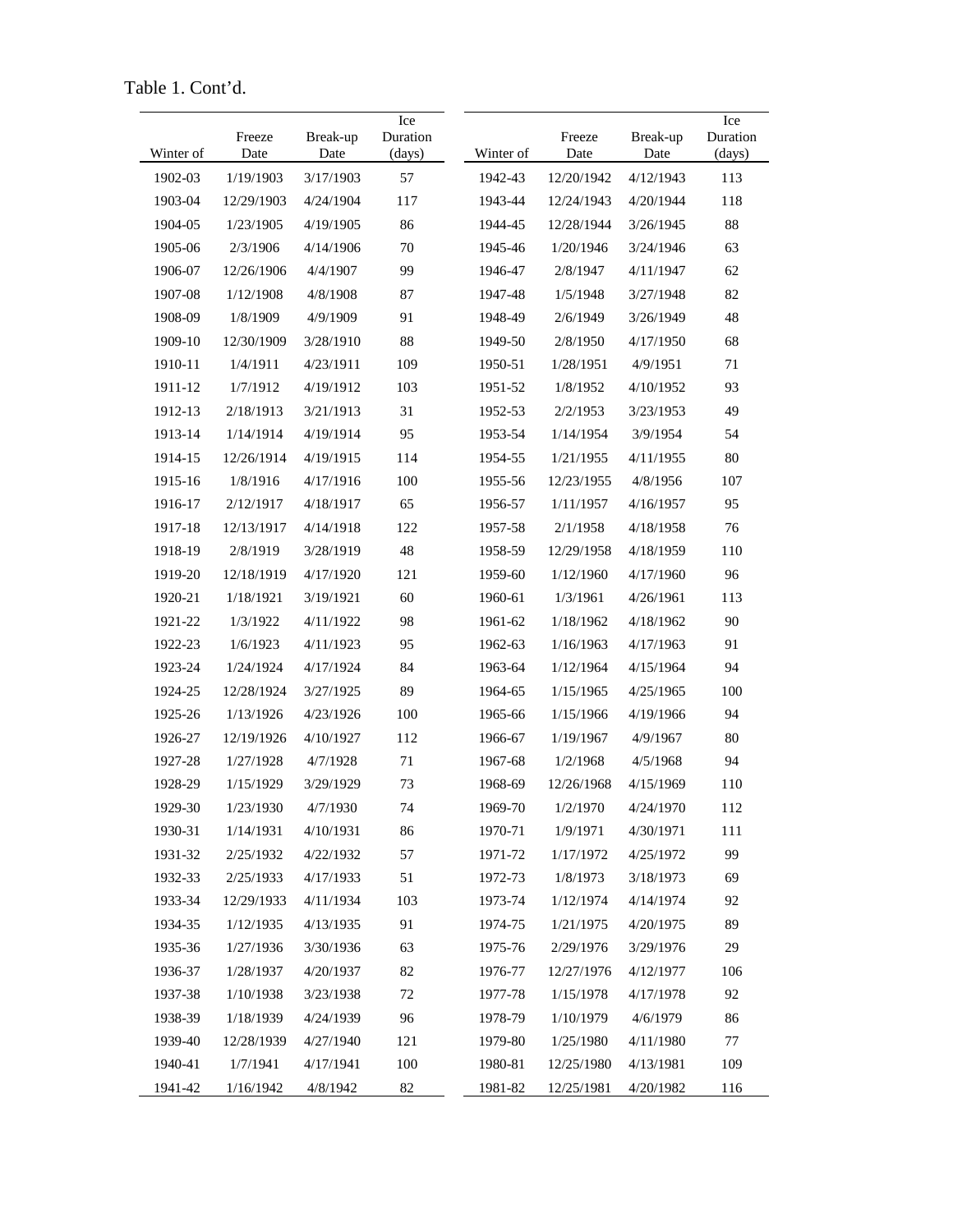Table 1. Cont'd.

| Winter of | Freeze Date | Break-up<br>Date | <b>Ice Duration</b><br>(days) | Winter of | <b>Freeze Date</b> | Break-up<br>Date | <b>Ice Duration</b><br>(days) |
|-----------|-------------|------------------|-------------------------------|-----------|--------------------|------------------|-------------------------------|
| 1982-83   | 1/20/1983   | 4/1/1983         | 71                            | 1999-00   | 1/19/2000          | 3/25/2000        | 66                            |
| 1983-84   | 1/11/1984   | 4/14/1984        | 94                            | 2000-01   | 12/29/2000         | 4/21/2001        | 113                           |
| 1984-85   | 1/30/1985   | 4/5/1985         | 65                            | 2001-02   | did not freeze     |                  | $\theta$                      |
| 1985-86   | 1/7/1986    | 3/30/1986        | 82                            | 2002-03   | 1/14/2003          | 4/17/2003        | 93                            |
| 1986-87   | 1/23/1987   | 4/4/1987         | 71                            | 2003-04   | 1/10/2004          | 4/13/2004        | 94                            |
| 1987-88   | 1/7/1988    | 4/1/1988         | 85                            | 2004-05   | 1/21/2005          | 4/11/2005        | 80                            |
| 1988-89   | 1/5/1989    | 4/1/1989         | 86                            | 2005-06   | 2/8/2006           | 2/17/2006        |                               |
| 1989-90   | 12/22/1989  | 3/21/1990        | 89                            | 2005-06   | 2/26/2006          | 4/1/2006         | 43                            |
| 1990-91   | 1/22/1991   | 3/28/1991        | 65                            | 2006-07   | 2/12/2007          | 4/23/2007        | 71                            |
| 1991-92   | 1/25/1992   | 4/17/1992        | 83                            | 2007-08   | 1/27/2008          | 4/9/2008         | 75                            |
| 1992-93   | 1/19/1993   | 3/14/1993        | 87                            | 2008-09   | 1/10/2009          | 4/4/2009         | 84                            |
| 1993-94   | 1/6/1994    | 4/20/1994        | 104                           | 2009-10   | 1/23/2010          | 3/29/2010        | 65                            |
| 1994-95   | 2/7/1995    | 3/30/1995        | 51                            | 2010-11   | 1/14/2011          | 4/12/2011        | 88                            |
| 1995-96   | 1/4/1996    | 4/15/1996        | 102                           | 2011-12   | did not freeze     |                  | $\boldsymbol{0}$              |
| 1996-97   | 1/19/1997   | 4/6/1997         | 77                            | 2012-13   | 1/24/2013          | 4/13/2013        | 79                            |
| 1997-98   | 2/16/1998   | 3/31/1998        | 43                            | 2013-14   | 1/22/2014          | 4/14/2014        | 82                            |
| 1998-99   | 2/24/1999   | 4/6/1999         | 41                            |           |                    |                  |                               |



Figure 1. Duration of ice cover (days) on Otsego Lake, NY 1850-2014, by year and by 10 year mean. Linear trend lines and  $R^2$  values included for time periods 1850-2014 and 1960-2014.